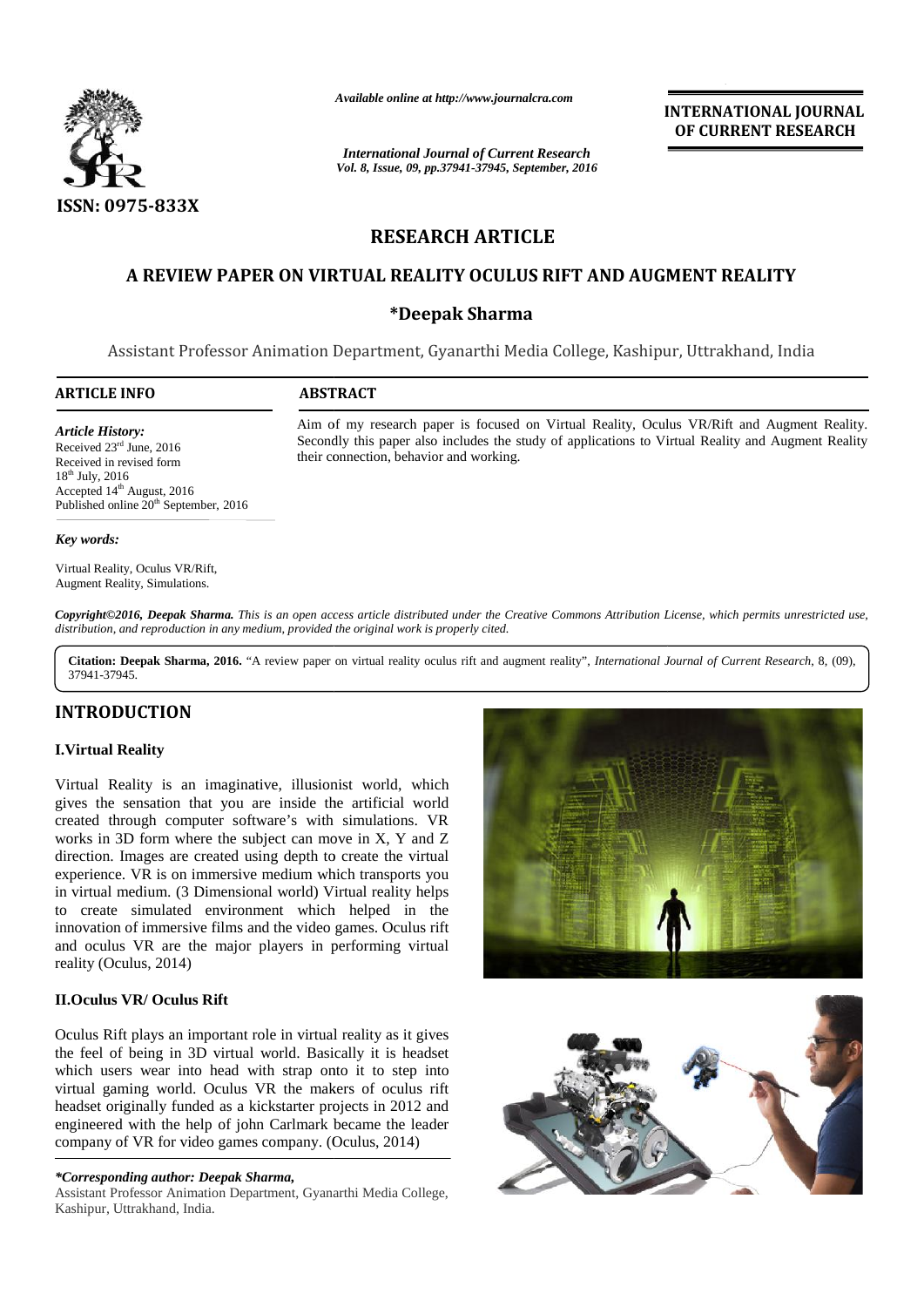

**III.How Oculus Rift is connected to the virtual World**

For connecting an Oculus Rift you need to have the Oculus Rift development kit which contains:- (Oculus Rift Development Kit 2 Quick Start Guide, 2014)

#### **1.A complete headset with detachable cables**



#### **2.Lenses**



#### **3.Position tracker**



#### **4.Positional tracker USB cable**



#### **5.Positional tracker sync cable**



#### **6.DVI to HDMI adapter**



#### **7.Power adapter**



#### **IV.Procedural to connect the Oculus Rift:-(Oculus Rift Development Kit 2 Quick Start Guide, 2014)**

- 1. The software for the Oculus development kit is to be installed by downloading it.
- 2. Set up the head set : The HDMI and the USB connectors are attached to the headset by removing the cover of the head set



3. Connect the head set cable to the computer CPU: The head set cable has two connecters one is HDMI and the other is USB. Plug both the connectors to the computer.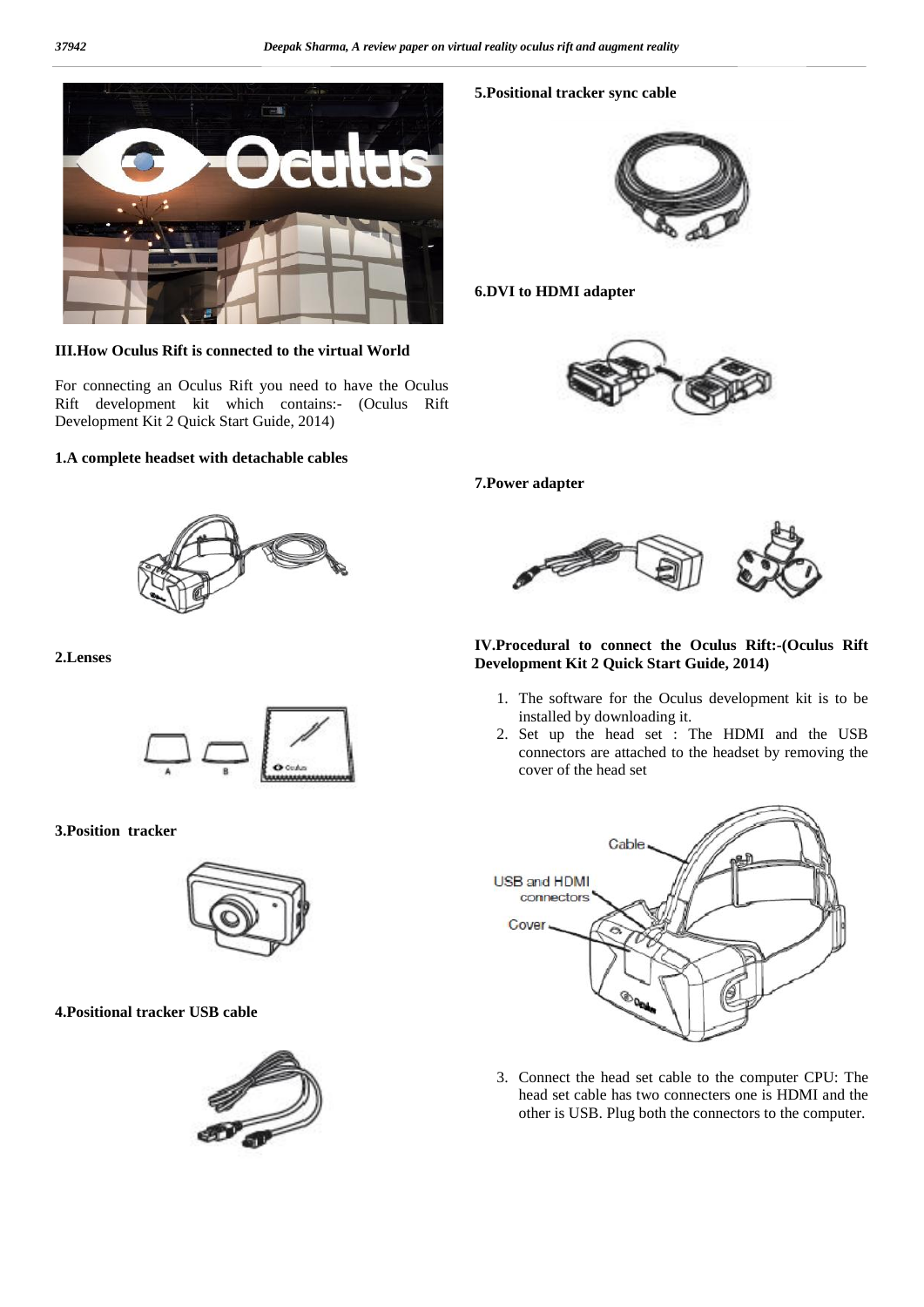

- 4. Connect the position tracker to the computer CPU.
- Positional tracker sync cable: Connect one sync cable to the positional tracker and another one to the head set cable.
- Positional tracker USB cable: Now connect on USB cable to the Positional tracker and another to computer CPU.



5.Position the Positional tracker to tripod or monitor.:

The position tracker lenses should be still and stable and should be in front of the capturing object. For the optimal performance the distance should be 5 feet away from the positional tracker



6.Connect the power cable to connector box, adjust the head strap and power on the oculus rift head strap.



7. Adjust the lenses and your head set and get ready for the experience.

#### **V. Importance of head set. (What does it do?) Working**

Head set: It gives you the experience of 3D virtual reality world by adjusting the head set on your head. It consists of two pair of lenses. The taller a lenses is designed for the people having moderately near sighted vision. The shorter B lenses are designed for very near sighted users. The Oculus Rift displays two screens images one for the left and another one for the right eyes and the combination are placed above the screen to create the stereoscopic 3D images. To perceive the view point depth the brain uses differences between your eyes. This phenomenon is called Binoculars vision which describes the way we see two views of the world simultaneously and each view is slightly different from each other which our brain combines to make one image which is called stereopsis. Whenever the user put on the headset its default on orange color depict that the head set is on but no video signal is there. Blue color on the screen depicts the head set is on and receiving the video signal. (Oculus Best Practices, 2016)

#### **VI. Importance of Positional tracker**

Positional tracker helps in tracking the head movement more accurately to flow the 3D movement of the character in the game in realistic manner. The data provided by these sensors helps to accurately track and portray pitch and roll of the movement character. These position trackers have sensors that track the player head movement and analyze to control the view. Rather than relying on the mouse or analogue stick to play game, the orientation of head is tracked by gyroscope which gives the rate of rotation in X, Y, Z direction.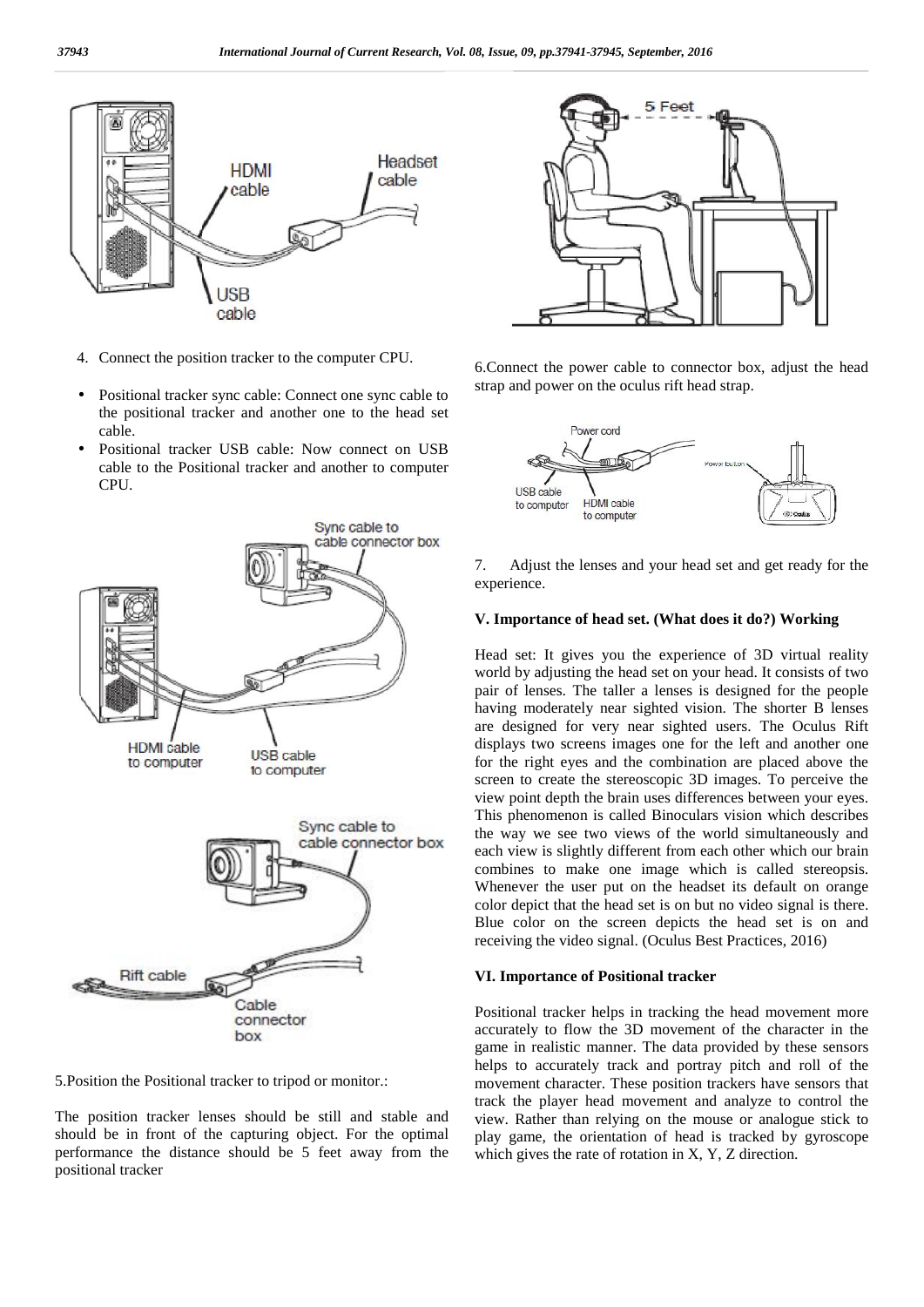For the optional performance the positional tracker is position For the optional performance the positional tracker is position Sin<br>about 1.5 meters of 5 feet away from the subject. The mar Positional tracker is attached to the tripod or to the monitor of m<br>your computer. (Oculus Best Practices, 2016) vi your computer. (Oculus Best Practices, 2016)

#### **VII.** Minimum System Requirements for using Oculus Rift compared

- Video card NVIDIA GT\*970/AMDR9, 290 or greater.
- Memory 8GB ram or greater
- CPU Intel I5,  $4<sup>th</sup>$  generation, AMD buldozer or greater
- Video output compatible HDMI 1.3 video output.
- USB ports 2\*USB 3.0 ports
- OS windows 7, 64 Bit or above. J Intel I5, 4<sup>th</sup> generation,<br>eo output compatible HD<br>3 ports 2\*USB 3.0 ports<br>windows 7, 64 Bit or abo
- 500+ GB Hardisk

#### **VIII.Application to Oculus VIII.Application**

**1.Gaming**: Oculus is being widely used in the gaming industry and helped in the development of the many virtual 3D games. and helped in the development of the many virtual 3D games. It gave the sense of entertainment to the people by indulging them inside the virtual world. The up coming games on oculus rift : It gave the sense of entertainment to the peo<br>them inside the virtual world. The up coming<br>rift :<br>Serious sam VR, The last hope<br>Star Trek, Bridge crew

- Serious sam VR, The last hope
- Star Trek, Bridge crew
- Bullet Train/World war toons



**2. Social Media :**As the oculus rift was designed for the gaming industry, Facebook turned to throw the support to the oculus rift announcing the new social media virtual team which aims at developing the social apps for oculus which will give the 3d environment field to the costumers. Now Facebook is selling the new 360 degree video advertising space for oculus users. Many social Advertisements and movies has been developed for the VR. Some of the Developed 360 video players are

> **-**Total cinema 360 oculus Player **-**VR Player **-**Live View Rift



**Simulations:** stationary motion simulators are been used for many fields like aircraft simulators, astronomy simulators, medical simulators for the intensive training which uses the 3D virtual reality environment. This methodology gives the trainer new experience and better form of understanding the core concept of the equipment's and terminology. Through these simulations the complex situations made easy.



**IX.Augment Reality**



Augment reality aims at combining the real environment with the artificial generated computer images which is achieved by ensuring the virtual content is aligned and registered with real object. Basically AR gives more understanding additional information with the use of computer generated images in interaction with the physical world around us which gives meaning to the real objects. VR uses different simulation and prototypes technologies unlike Augment Reality focus on real object to add contextual data to it by super imposing data images to the real objects. ensuring the virtual content is aligned and registered with r object. Basically AR gives more understanding additio information with the use of computer generated images interaction with the physical world around us which

#### **X.Working of AR**

AR has three essential parts. (https://www.lri.fr/~mackay/ pdffiles/AVI98.AugmentedReality)

**1. The User (who carries the device):** Head gears or hand gears are used, the user wear or carries these devices for information gathering and projecting data into the user's field of vision in correspondent to real objects. It includes VR, helmets, goggles and data gloves. (https://www.lri.fr/~mackay/ pdffiles/AVI98.AugmentedReality) **X.Working of AR**<br>AR has three essential parts. (https://www.lri.fr/~ma<br>pdffiles/AVI98.AugmentedReality)<br>**1.The User (who carries the device):-** Head gears or<br>gears are used, the user wear or carries these device